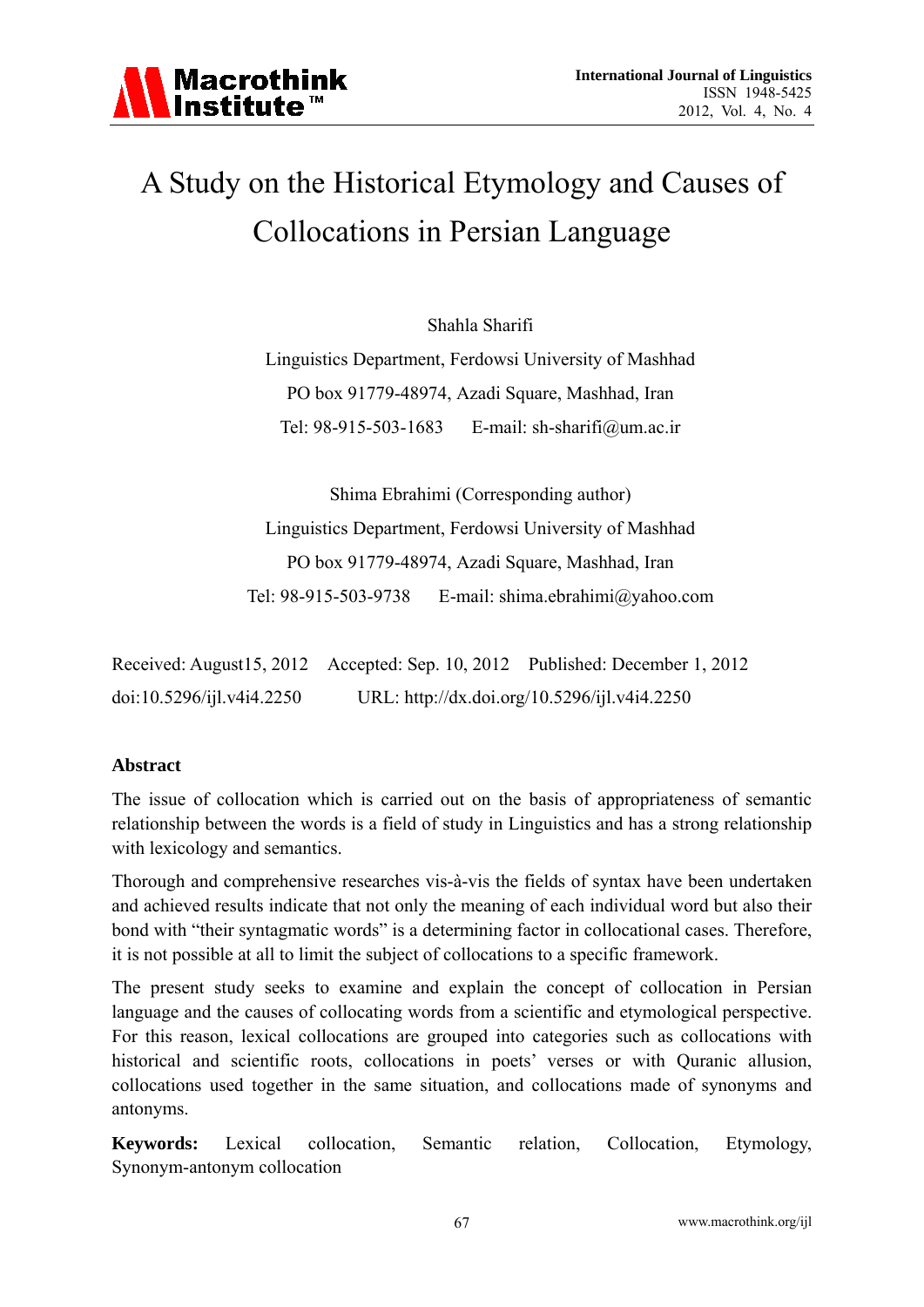

# **1. Introduction**

All objects in the world are in relation with one another and since the words reflect the concepts in the universe, being analogous and having semantic relations are unavoidable. Words have their limitations in juxtaposing with each other and it is impossible to use all feasible combinations of words together.

The issue of collocation is related to all units of language. For instance, in the field of phonology in Persian language consonants collocate with vowels and create a syllable and two consonants can never come together in the initial position or the middle of a word. Collocations also exist in the area of semantics. As an example, "ham" which is a prefix can

be used with a specific group of words i.e. nouns such as "hamx ane (home mate)", "hamk are

(co-worker)" or "tar" which is a suffix and can only be used with adjectives such as "kutaktar"

(younger)", "bozorgtar (older)". Since this domain is too broad and examining collocations from a semantics view shows that explaining it on the basis of semantics is more reasonable, we dismiss that in this article. This research aims to examine and describe the concept of collocation in Persian language and the causes of word sets in combinations and collocations. Historical and scientific reasons, similar usage and examining collocations are among the reasons for collocating words which are addressed in this article.

### **2. Literature Review**

Studies on lexical relationships in the field of semantics had often been conducted in respect for pragmatic relations. But, in late twentieth century for the first time, a group of British Linguists in a different approach accentuated the syntagmatic aspects of the words.

The reason for this alteration in lexical studies can be traced back in works of Firth in the form of concept of collocation. The term collocation was first introduced by G. R. Firth in his theory of meaning. Fundamentally, he considered these linguistic phenomena to be meaning-based rather than grammar-based and used them to nominate and specify the combinations on the basis of their semantic-idiomatic relations, their frequency and their occurrence. Collocation is a way of expressing the meaning. (Palmer, 1971:170)

Firth believed in recognition of words through the meaning of its collocating words and postulated that collocations of words can only reveal one part of their meaning. In this case we can refer to dog and barking, railway- train, darkness- night. (Palmer, 1971:161)

One of the Palmer's findings suggests that words can take new meanings in different collocations. One such case is the meaning of the word "bank" in combinations such as bank of the river or bank of Australia. According to Firth, the criterion in granting permission for collocations is not only the meaning of each individual word, but also linguistic conventions

in their juxtaposition. As it is the case about the two words "**fased**" (corrupted) and "gandide"

(rotten). Although there are lots of similarities in their meaning in Persian linguistic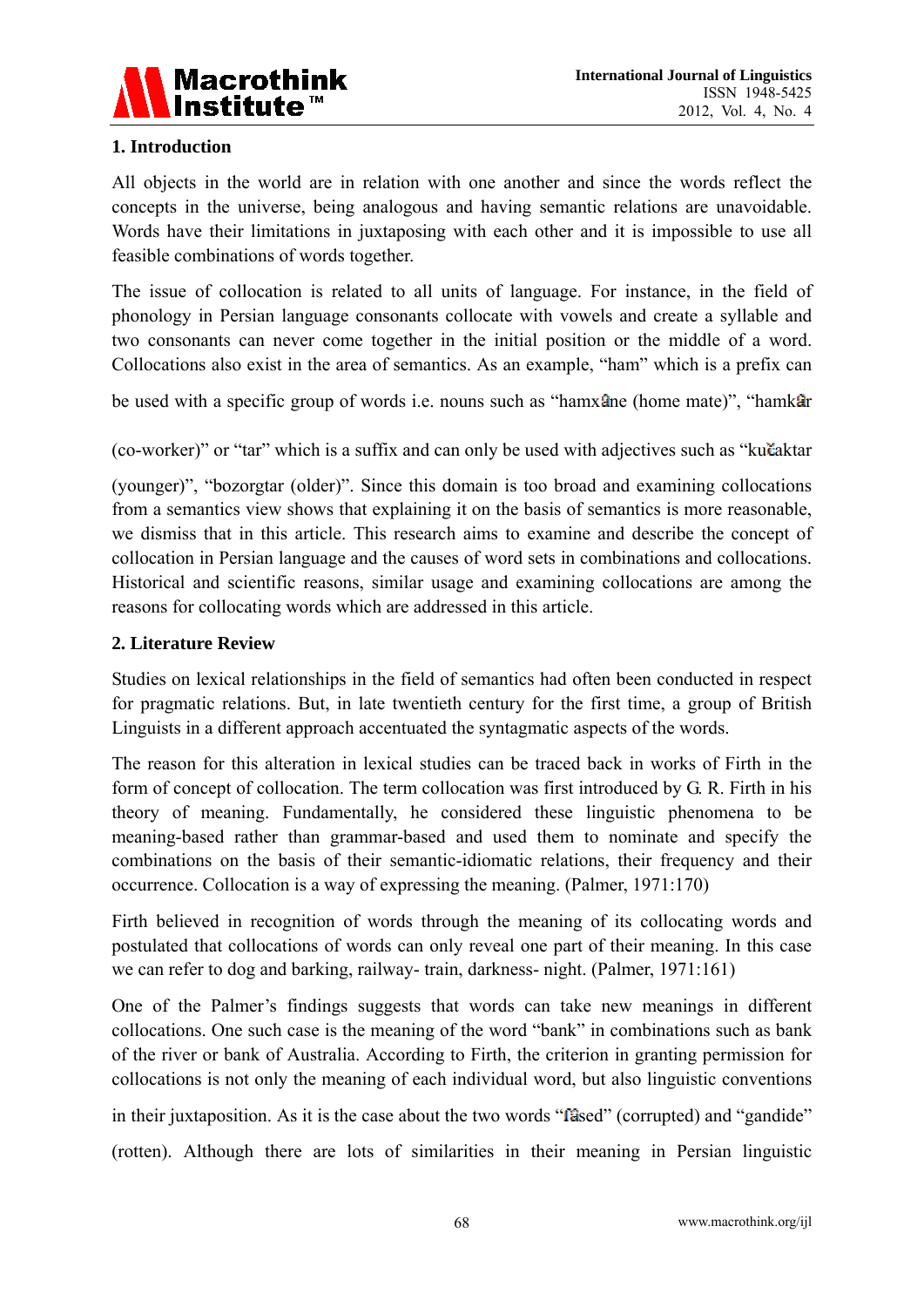

conventions, these two words cannot be used with the same words; one can be used with " $\ddot{\mathbf{s}}$ i:r

/milk in the combination "Si:r-e fased" meaning spoiled milk. The other, however, is collocated with "toxm-e- morq"(egg) in form of "toxm-e morq-e gandide" which means rotten egg.

In Palmer's view point, a word is collocated with those words whose meanings are compatible with it in one way or another. One example can be seen in the case of words

"rehlat" which means departed and "dargoza is t" meaning deceased. Despite being

synonymous, these two words have different connotations which limit their usage in different contexts. For instance, "rehlat" is not used to talk about the death of ordinary people. Thus, they are restricted to a narrower context.

Lyons (1977) refers to Porzig's findings which suggest that words in their individual form are different from their compounding form. This makes it impossible to give a definition of each collocating word separately and without considering the collocation as whole. Take the case

of the verb "pars kardan" in Persian which means "to bark". The meaning of this word can be

easily defined when it is collocated with the noun "sag" meaning dog. (Lyons, 1977: 261-262)

Lyons (1966) states that range and field are the main criteria in identifying lexical collocations. He also adds that the field of these collocations is not just determined by their meaning and that synonyms are not necessarily of the same field. One example in Persian is the case of the words "bozorg" (big) and "vasi:?" (broad) which cannot be substituted for each other in similar context even if used in the same meaning. Consequently, if substitution takes place in this situation, an abnormality in the sense of collocation is resulted. Take the

statement Som a mortakebe yek e steb a he bozorg Sode?id" which means "you have made a

big mistake". The word "vasi?" is not suitable to be used instead of "bozorg".

Lyons also proposes that concerning collocations, substitutional and combinatorial relations are important factors. While combinatorial relation can be found between words of different parts of speech, substitutional relation exists between identical members of the same part of

speech. For example, to define the word "mote?ahhel" (married) we can say "mard-e daray-e

zan va farzand" (a man with a wife and children) which is well-structured and acceptable in terms of collocations. But, a disorder occurs if the words "mard" (man) and "zan" (wife) are changed in that statement. Lyons claims that anticipating these relations is only based on semantic features. (Lyons, 1966: 60-63)

Discussing the issue of collocational restriction of lexical units, Cruse (1989) refers to the notion of collocation. He defines collocation as "sequences of lexical items which habitually co-occur". According to him, these sequences shape a semantic constituent. Examples of this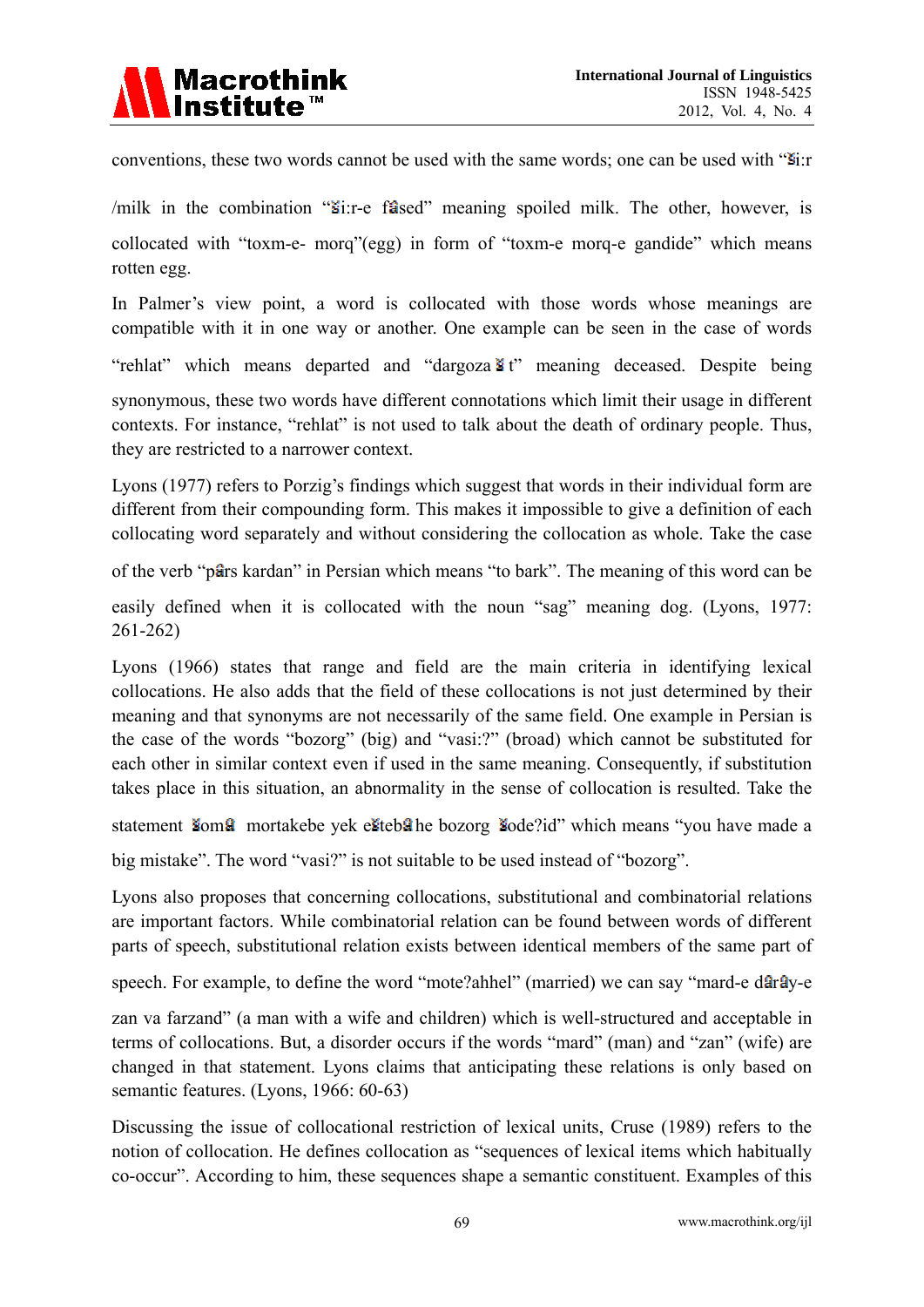

in Persian language could be "tufan haye musemi" (seasonal storms) and "gard-o qobar-e

mahhali" (local dust). Cruse believes that context is of considerable importance in expressing the meaning of semantic constituents. He also believes that the transferred meaning is restricted to the context.

The examples from Persian language mentioned bellow confirm his opinion.

The word "saxt" has two different meanings; difficult and serious which are observable in the two sentences "?u saxt bimar ?ast" (he is seriously ill) and "kari saxt ?ast na ? as an" (it's a difficult job not an easy one). Another example is the word "sangin" (heavy) in the two sentences "qaz $\hat{a}$ -ye sangin bim $\hat{a}$ r r $\hat{a}$  ?azyat mikonad" (the heavy meal hurts the patient) and

" ket $\hat{a}$ b-e ruy-e miz besy $\hat{a}$ r sangin ?ast" (the book on the table is very heavy).

Cruse suggests that in light of semantic cohesion, collocations are more easily identifiable than idioms and expressions. As an example, the meaning of collocational combination of

"leng-e kaf<sup>3</sup>" (one of a pair of shoes) or "leng-e "jurab" (one of a pair of socks) in comparison

to "leng-e b-e leng-e" which is an idiom. (Cruse, 1986: 24-41)

There are similar studies in Persian into the subject of collocation which will be discussed below.

Mollanazar (1990) has examined the role of collocations in translation. His study reveals that well-structured combinations and normal sequences of words in source language may become ill-structured in the target language. The abnormality in the target text is due to the difference of the source and target language in terms of their linguistic features of collocations and also the different meaning of the corresponding combinations in the two languages. (Mollanazar, 1990:101)

Shahriari (1997) has carried out a similar study about the restrictions of lexical collocations in translation. He compares different types of combinations of collocations which are equivalent in source and target languages. Researches on the field of collocation and its relation with translation demonstrate that these experiments have a significant role in translation profession in creating normal combinations and avoiding unnatural ones. (Shahriari, 1997:1)

Rasam (1996) in his research points out that collocataional relations are one of the important features of language. He takes advantage of collocations to present an innovative approach to categorize compound verbs in Persian language. In his opinion, collocations are crucial in identification of words. Furthermore, collocations help the words to take on meaning in the text, through the text, and by means of collocating with other words. He exploits relations between lexical items in a collocation to recognize the verb and its bound morphemes and studies simple and complex verbs on a vector diagram of collocation. (Rasam, 1996:80)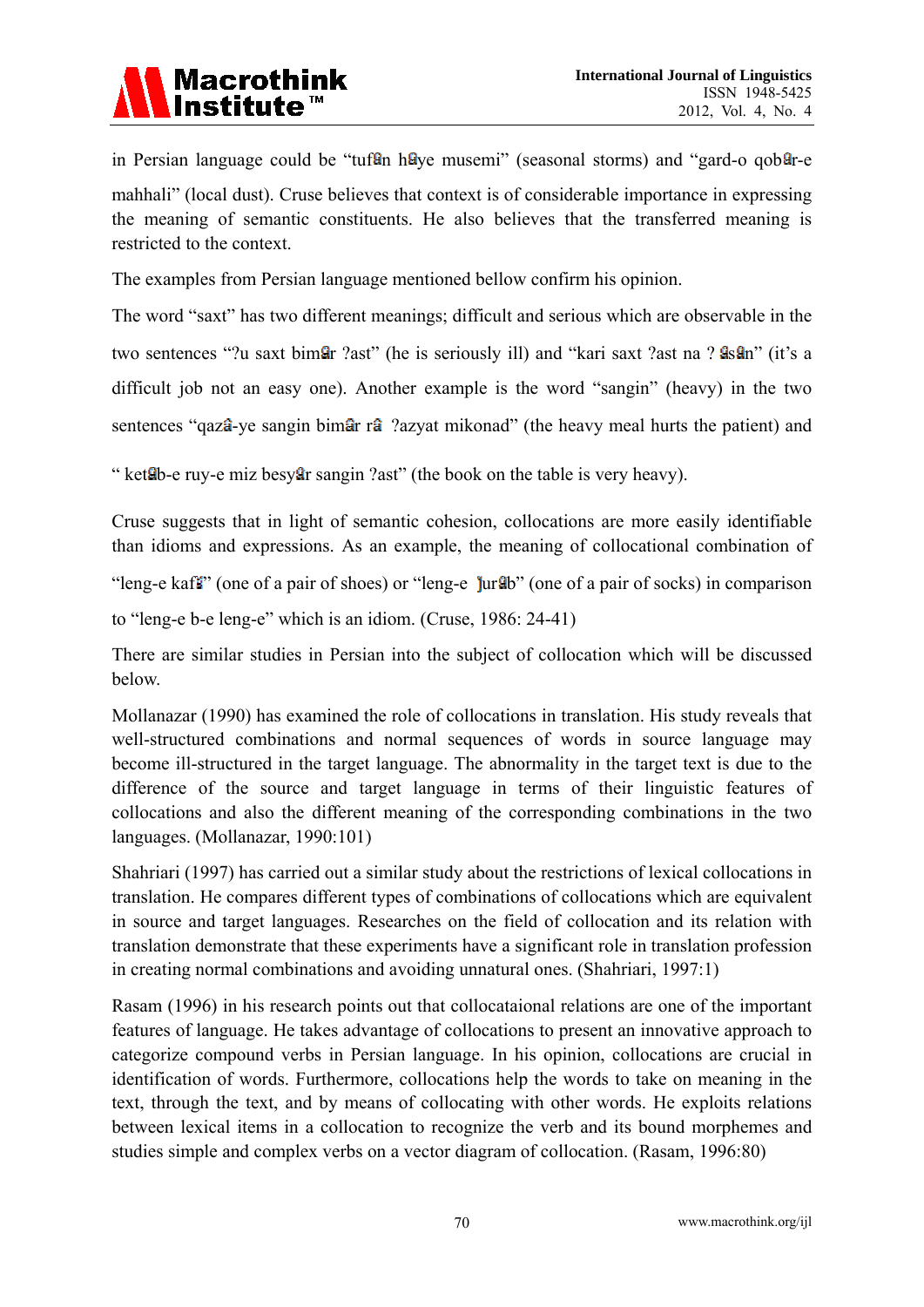

Afrashi (1999) defines collocation as a constructed relation between the words which is resulted from a mixture of syntax and semantics. Her approach has an interdisciplinary nature and using Jakobson's opinions, she divides collocations into two groups of intralinguistic and

extralinguistic. For example in combinations like "yek farvand havapeyma" (one set of

airplaine) or "yek tup p arc<sup>"</sup> (one piece of cloth) collocations are based on syntagmatic axis

and intralinguistic type. In her point of view, the word formation process – compounding and affixation- is someway related to collocation. (Afrashi, 1999:78)

Nowruzi Khiabani (1999) states that one part of vocabulary knowledge is related to people's awareness about the existing relation between each word and other words. It means that knowing a word consists of full understanding of its ability to be combined with other words in possible combinations. Thus, a large part of learning vocabulary should be devoted to teaching and learning collocations. (Nowruzi Khiabani, 1999:2)

Panahi (2000) considers collocation to be a universal concept of language and believes that collocation has a semantic-morphological characteristic. Her research revealed that morphologically, collocation is a production of a combinational word formation process during which syntactical role of word is also examined. Semantically, the meaning of the components in a combination is a determining factor in collocational restriction and conventionality of the combination. (Panahi, 2000:8-11)

Shifting from form to meaning, Stubbs (2005: 225) suggests that "there are always semantic relations between node and collocates, and among the collocations themselves". The collocational meaning arising from the interaction between a given node and its typical collocates might be referred to as semantic prosody, a term for meaning which is established through the proximity of consistent series of collocates (Louw, 2000: 57).

Sharifi and Namvar (2010) have presented a new classification of lexical collocations and assessed both linguistic and metalinguistic elements in shaping collocations. They have proposed eight criteria for determining lexical collocations in Persian language which are as follows: pivot word, feature percolation and inseparability, juxtaposition, number and the type of vocabularies, linguistic and metalinguistic features of lexical collocations, upward and downward collocations, simple and multi-word collocations, semantic collocations, contextual collocations, etc. Eight following criteria have been chosen as the yardsticks to consider the collocates of words as a collocation:

- 1) Frequency: Just those groups can be regarded as collocations whose repeated co-occurrence is not by chance and accidental.
- 2) Pivot word: Pivot word in a collocation should be a lexical morpheme.
- 3) Feature percolation: Semantic features in a lexical collocation are percolated from the pivot word to the associate words.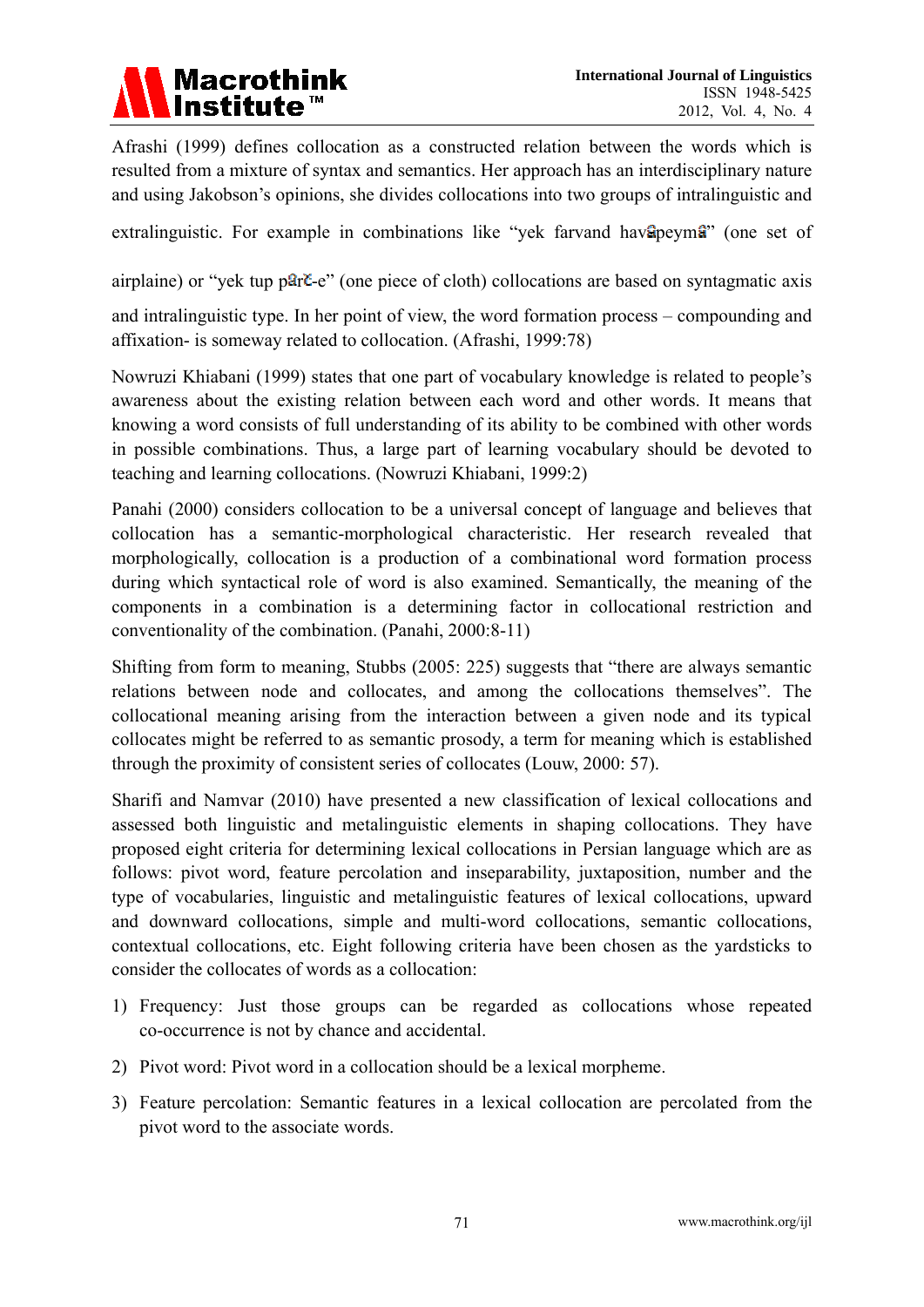

- 4) The notion of upward and downward collocations: If associate words are closely linked to each other, they can be regarded as collocations. But if a grammatical item occurs between them, they cannot be considered as collocations.
- 5) Characteristics of semantic choice: Semantic features of associate words should not be contrary to the semantic feature of pivot word. For example, the terms "mountain" and "eating" cannot be regarded as a collocation even if they follow each other several times.
- 6) Separability: This criterion has been used to make a difference between compound words and collocations. It suggests that if the components of a group of words are not used separately in other contexts, they cannot be considered as collocations.
- 7) The capability of expanding: This criterion has also been used to differentiate between compound words and collocations. A group of words can be considered as a collocation only when the pivot word can be expanded at least with a word; otherwise, they cannot be regarded as collocations.
- 8) Linguistic intuition: Although linguistic intuition is considered no longer as a criterion, some scholars still use it. In the present study, it is applied only when there is no other acceptable criteria to determine the collocates of words as collocations (Sharifi & Namvar, 2010: 5-8).

It should be noted that the concept of collocation is a relative concept, rather than an absolute one; therefore, it differs from language to language. By and large, no specific criterion can be determined for classifying a group of collocates as collocations.

# **3. The Statement of the Problem**

As it was adverted earlier, collocation is considered a universal concept of language and aforementioned researches in different languages confirm this fact.

Some combinations are inoperative in everyday language because of lacking collocation and are consequently omitted because of their rare occurrence like the artificial and pseudo-collocations which are unpopular with most of the people. But, those that almost get into the high–frequency list become fixed in the language.

Words collocate together for a variety of reasons which are taken into account in this article from etymological and scientific perspective. It means that collocations become conventional in a society because of being used repeatedly whether rooted in the history and transferred generation after generation or collocated for scientific reasons.

In the present article, collocations with historical origins some of which have come in the form of slangs are grouped into different categories in order to examine the reasons why they are collocated.

# **4. Data Analysis**

In analyzing the data related to this research, historical documents such as poets' verses and reliable sources like Quranic narratives have been gathered and with referring to medical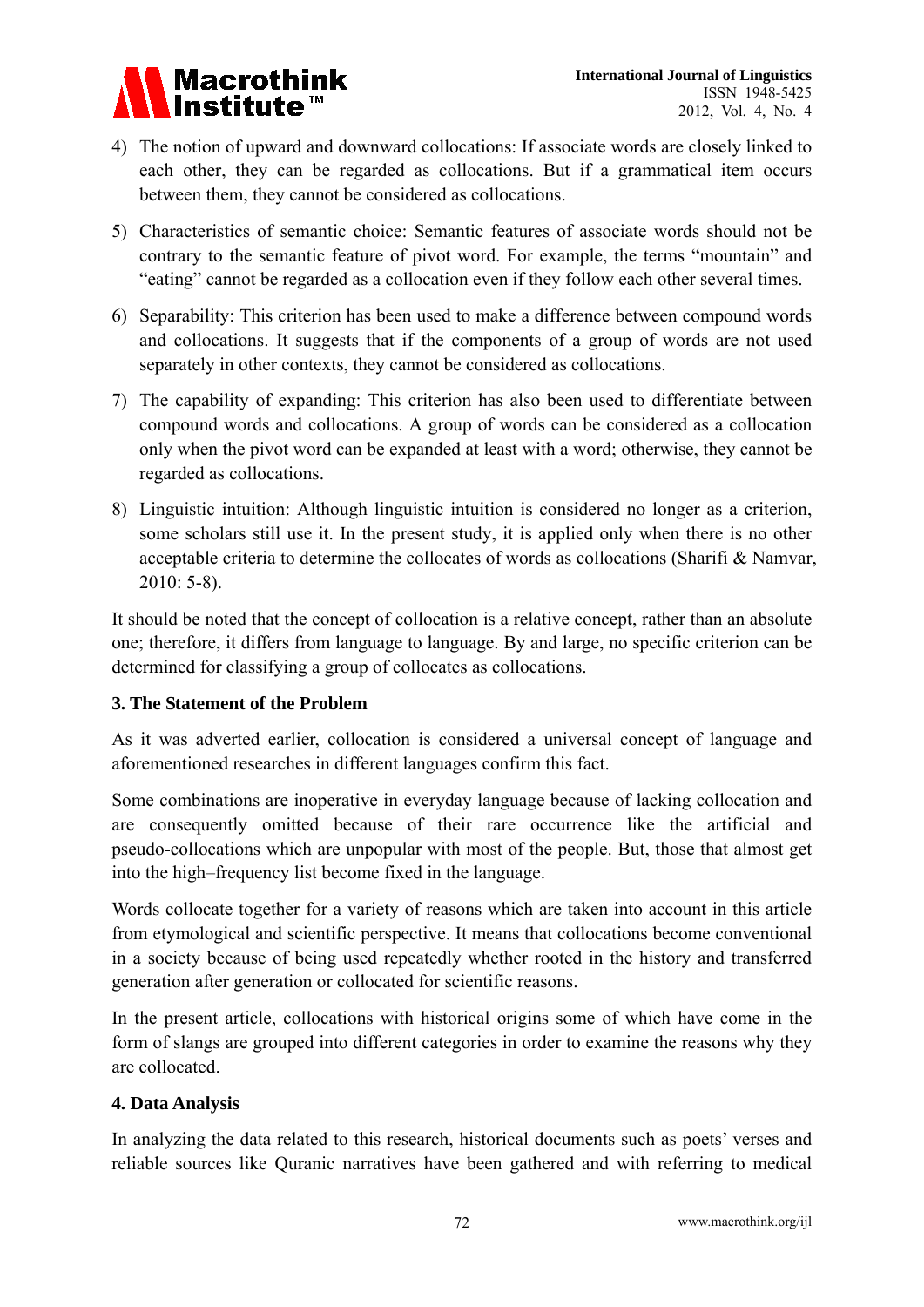

issues, a body of words has been collected which reveal historical or scientific reasons for their collocations. Used repeatedly through ages, these words have become colloquial and have lost "va" (and) as their conjunction and are pronounced as a single word.

## *4.1 Collocations of Scientific Origin*

Sometimes the reason that a collocation becomes widespread is because of the medical background that has been firmed up for that collocation. We can also classify these combinations according to their function in identical situations or their co-occurrence. This means that these collocations have been formed because of their co-occurrence or scientific advantage.

Some examples of this kind could be:

"Panir-o Gerdu" (cheese and walnut): There is a substance in cheese called tyramine which causes mental retardation and dementia if accumulated in the brain. Although this substance can be broken down in a catabolic process by a kind of enzyme in human body, this enzyme is active only to a certain extent. To activate the enzyme to a higher degree the amount of copper in body system should be increased and it is worth mentioning that walnut is a great source of copper. This is why eating cheese with walnut is recommended in religious texts as prophet of Islam (PBH) says eating walnut and cheese separately is harmful but if eaten together they will be healthful and nutritious. Eating walnut along with cheese modifies the amount of calcium proportional to that of phosphorus in the body especially in the case of children in whose body the proportion of calcium to phosphorus is two to one and eating cheese with walnut improves this proportion.

"Somig kabib" (kebab with sumac): The reason for adding sumac to kebab is that eating

roasted meat creates harmful enzymes in the body and sumac can prevent these enzymes to affect the body. Besides, adding sumac to meat can also eliminate the risk of gout. "somaq" was pronounced as "somak" in old days in Iran. In fact, "somak" is the Persian pronunciation, whereas "somaq" is the Arabic one.

"Sir-o Serke" (garlic and vinegar): The combination of garlic and vinegar prevents from being infected with contagious diseases. Rubbing the mixture of these two substances on the skin cures the swollen parts body. Vinegar in used for disinfection and is a symbol of teardrop and anguish in literature. Today, when they appear together in a collocation, it means anxiety

and anguish. "delam mesle sir-o serk-e miju ad" (I have butterflies in my stomach) refers to being worried.

"Kahu va Sekanjebin" (lettuce and syrup): In Iranian traditional medicine, lettuce is believed to be cold-natured. Eating lettuce with syrup is both delicious and appetizing.

As we can see above, the reason for collocating words in the combinations mentioned earlier is rooted in science and medicine and using them as collocations is justified through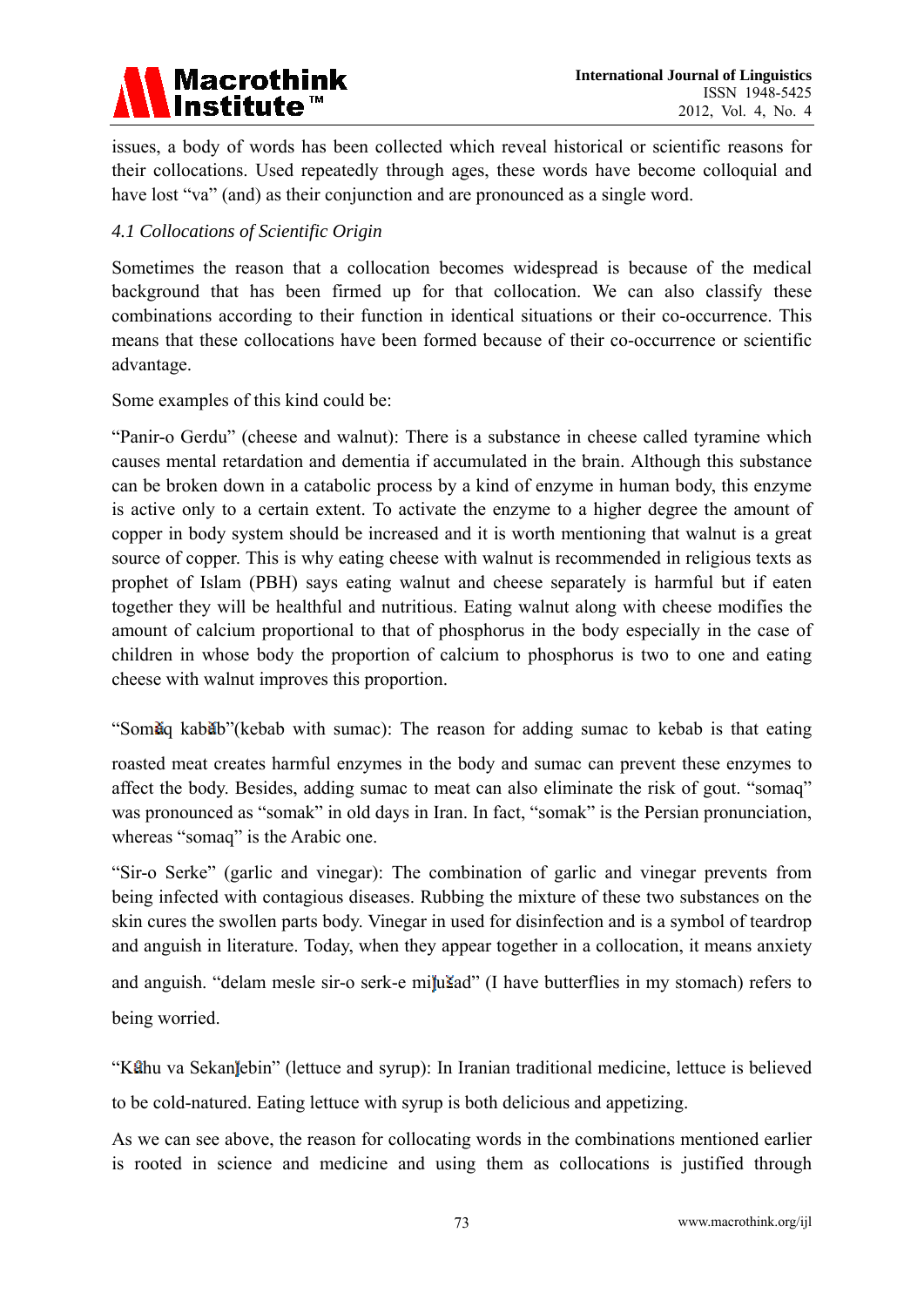# **Macrothink** Institute

frequently appearing together. These kinds of combinations are formed as collocations through ages and because of the advantages that exist in using them together.

# *4.2 Lexical Collocations with the Same Etymology*

In this section of the article we will mention examples of collocations that there is a historical reason for their combination. It means that the reason why they are used together is rooted in the past and the old tales narrated for them. There are some Quranic narratives for some of these collocations and some of them are mythical and are created in the verses of poets such as Nizami, Hafiz, etc.

4.2.1. Historical Collocations in the Poets' Verses

"Fil-o Fenjan" (The elephant and the cup): In the past, this combination was in the form of "pil-o paše" (elephant and mosquito) which referred to the contrast between two dissimilar

things. Over the time, the word "pil" has changed into "fil" and the word "passe" (mosquito)

is replaced by "fen" (cup) to make a better match and also to show the contrast even better.

Because the word "fen am" is smaller in scale in comparison to the word "fil": For example:

دشمن اگر پشه است فيل بشمارش (فردوسی)

"Do man agar pa e ?ast fil be m fil be m ra " (Ferdowsi)

 $CT<sup>1</sup>$ : The enemy is as little as a mosquito considers him as large as an elephant.

اگر پيل با پشه کين آورد همه رخنه در داد و دين آورد (فردوسی )

"?agar pil b $\hat{a}$  pa e kin  $\bar{a}$  avarad hame rexne dar d $\hat{a}$ do din ?  $\hat{a}$ varad"

CT: If a mosquito spites an elephant …(Ferdowsi)

پشه از پيل کم زيد بسيار زانکه کوته بقا بود خونخوار (سنايی)

"Paše ?az pil kam ziyad besy<sup>ar</sup> zan ke kutah baqa<sup>b</sup> bovad xunxar"

CT: A mosquito who bites an elephant won't survive for long since a bloodthirsty one lives short. (San?i)

با همه تندی و صلابتی که اوست (سعدی) پشه چو پر شد بزند پيل را

"Paše čo par šod bezanad pil ra bezanad bat hame tondio salabat ke ?ust"

<sup>-</sup> $1$  Couplet Translation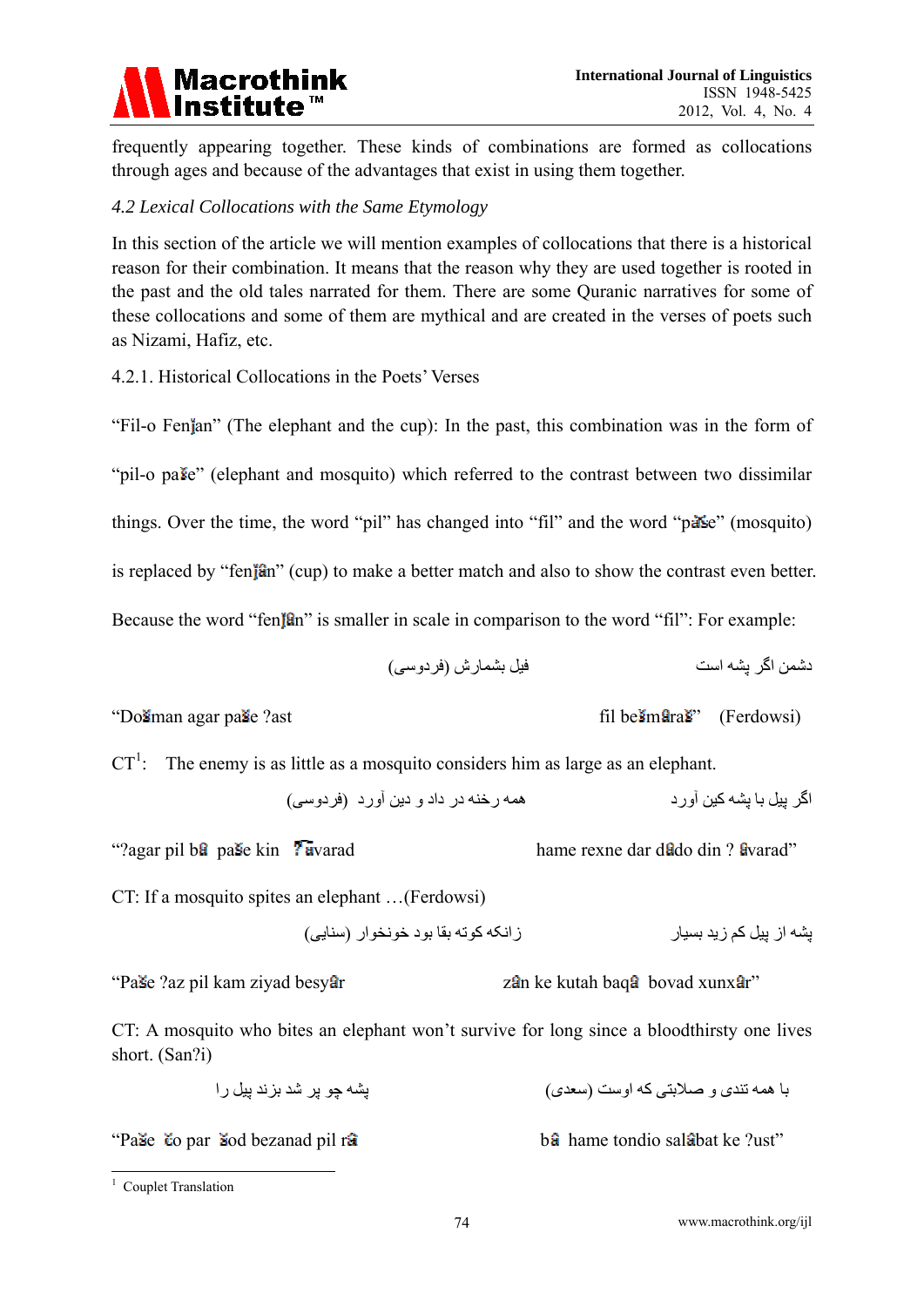# **Macrothink** Institute™

CT: When the mosquito flies, it will bite the elephant with all celerity and alacrity.(Sadi) As you notice, in the above mentioned examples, the word "pil" has come together with the word "paše" to show the contradiction between two things one which are totally different in terms of size, age,... and today this combination has been changed into "fil-o fen an"

"Hes ab-o Ket ab" (account and book): It refers to organizing something. The word "hes ab" (account) comes from the word "mohasebe" (count) it can also be equal to "arithmetic" which is from the Greek word *arithmos* "number". In Persian the word "hes ab-o kat ab" first was employed by Mohammad Ayub Tabari in his book "Shomarname vameftah al moamelat" in which he has used the word "shomar" in place of "hes ab" and the word "som armame" instead of "ke atb-e hes ab" (account book). The word "som ar" has been etymologically derived from "Pahlavis as ani" and over the ages the word " som anal me" which means account book has been replaced by "hes ab-o ket ab" (account and book).

There could be also another reason for this collocation. Since digits are written when calculating, the word "ket ab" (Arabic for writing) followed the word "hes ab" or counting.

**S**am?-o Parvane" (candle and butterfly): Regarding the fact that the story of candle and butterfly has been told recurrently in verses and myths, and that when these two words come together they symbolize love and passion, it is fully justified to use them together today. The story is that butterfly goes round the candle to the extent that its wings are blazed and burnt. Therefore, candle and butterfly are symbols of the beloved and the lover. These two words have been used together many times in various poems to show a passionate love.

به خنده گفت که من شمع جمعم ای سعدی مرا از آنچه که پروانه خويشتن بکشد (سعدی)

"Be xande goft ke man **s**am?e jam?am ?ey sa?di mar ?az an e ke

parvane xištan bekošad" (Sadi)

CT: He said with laughter thou sadi! I am like a candle among the fellows. I won't be hurt if butterfly burns itself.

تعجب نيست گر پروانه در بيرون در سوزد که شمع کشته روشن در شبستان تو می گردد(صائب تبريزی)

75 www.macrothink.org/ijl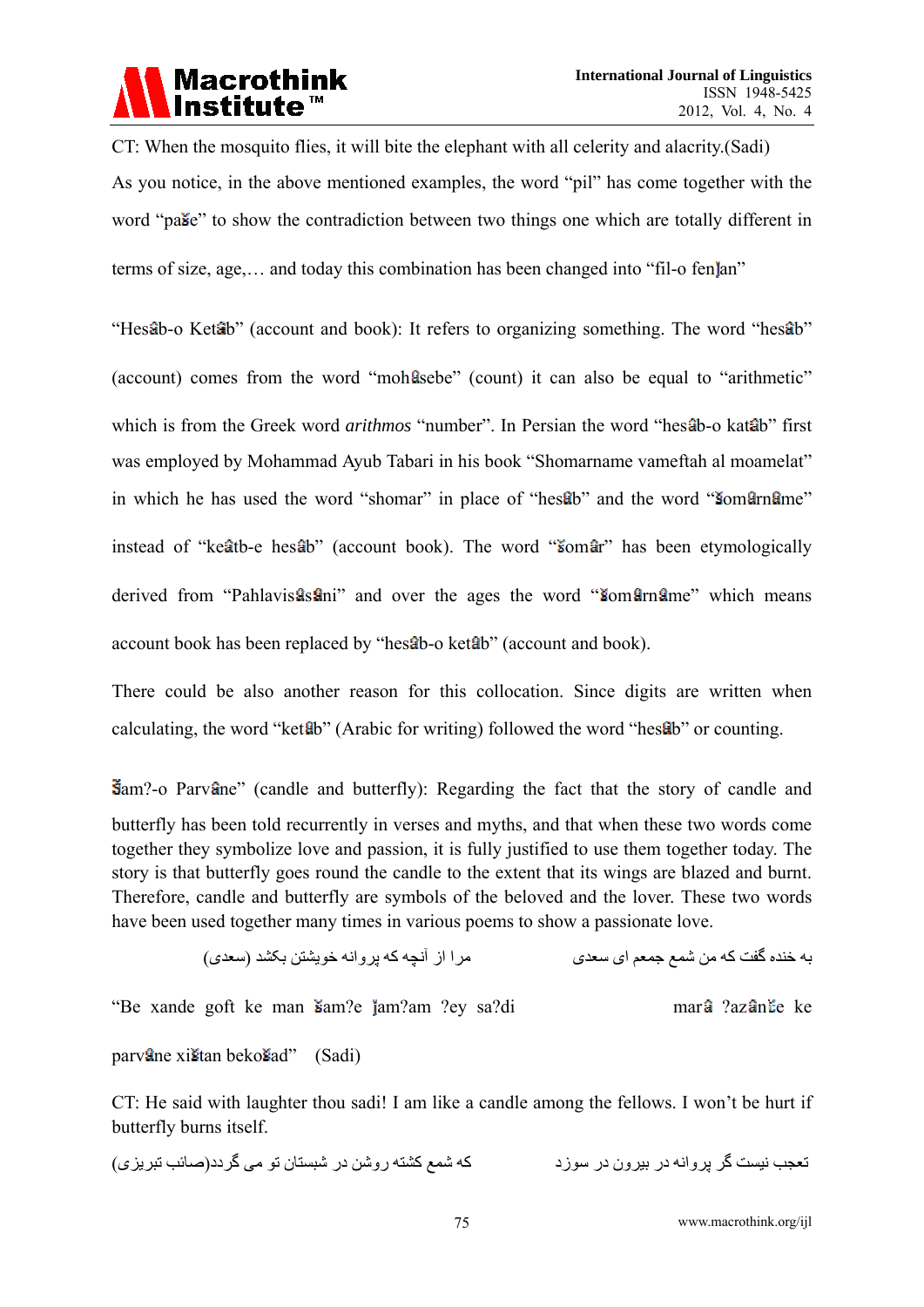

"Ta?ajjob nist gar par ve dar birun dar suzad ke sam?e ko te ro an dar

Sabestane to migardad"

CT: It is not surprising if the butterfly is burning outside while the turned off candles are kindled inside your bedchamber. (Saeb Tabrizi)

"Gol-o Bolbol" (flower and nightingale): Nightingale singing on top of a flower has always been interpreted as passion and desire. These two words are similarly used to show love in poems.

فکر بلبل همه اين است که گل شد يارش گل در انديشه که چون عشوه کند در کارش (حافظ)

"Fekre bolbol hame ?an ?ast ke gol **s**od yara gol the second gol dar ?and if the ke

čun ?e ve konad dar kara "

CT: All nightingale thinks about is that the flower is his mistress while flower just thinks how to coquette)

ز جام گل دگر بلبل چنان مست می لعل است که زد بر چرخ فيروزه صفير تخت فيروزی (دکتر معين)

"Ze jâme gol degar bolbol **čenân** maste meye la?l ?ast ke zad bar čarxe firuze

safir-e taxte firuzi"

CT: Now nightingale is so drunk of the red wine from flower that is trumpeting in the skies for his triumph. (Dr. Moein)

The reason why nightingale goes round the flower is for its pleasant smell. This action is interpreted as his love for the flower. Today the two words are collocated and are used

humorously to refer to a pleasant situation. "ke vare gol-o bolbol" (a country which is not in

a good condition), "?oza?e gol-o bolbol" (not a very pleasant situation).

"Leyli-o Majnun" (Leyli and Majnun): It is an ancient story which is open to debate whether it is real or just myth. There are many poems in Arabic literature describing Leyli and her love for Majnun or Gheys Ameri. The story of Leyli and Majnun is also very well-known in Persian literature. And Nezami Ganjavi put it into verse in 584 A.H. This story originally an Arabic Myth is more a creation of Nezami's delicate mind. Today these words collocate to indicate the romance between lovers.

"Xosrow-o  $\tilde{\textbf{S}}$ irin" (Xosrow and  $\tilde{\textbf{S}}$ irin): Xosrow refers to Khosrow Parviz Sassani whose love is depicted in Nezami's poetry to represent earthly love. He fell in love with Shirin an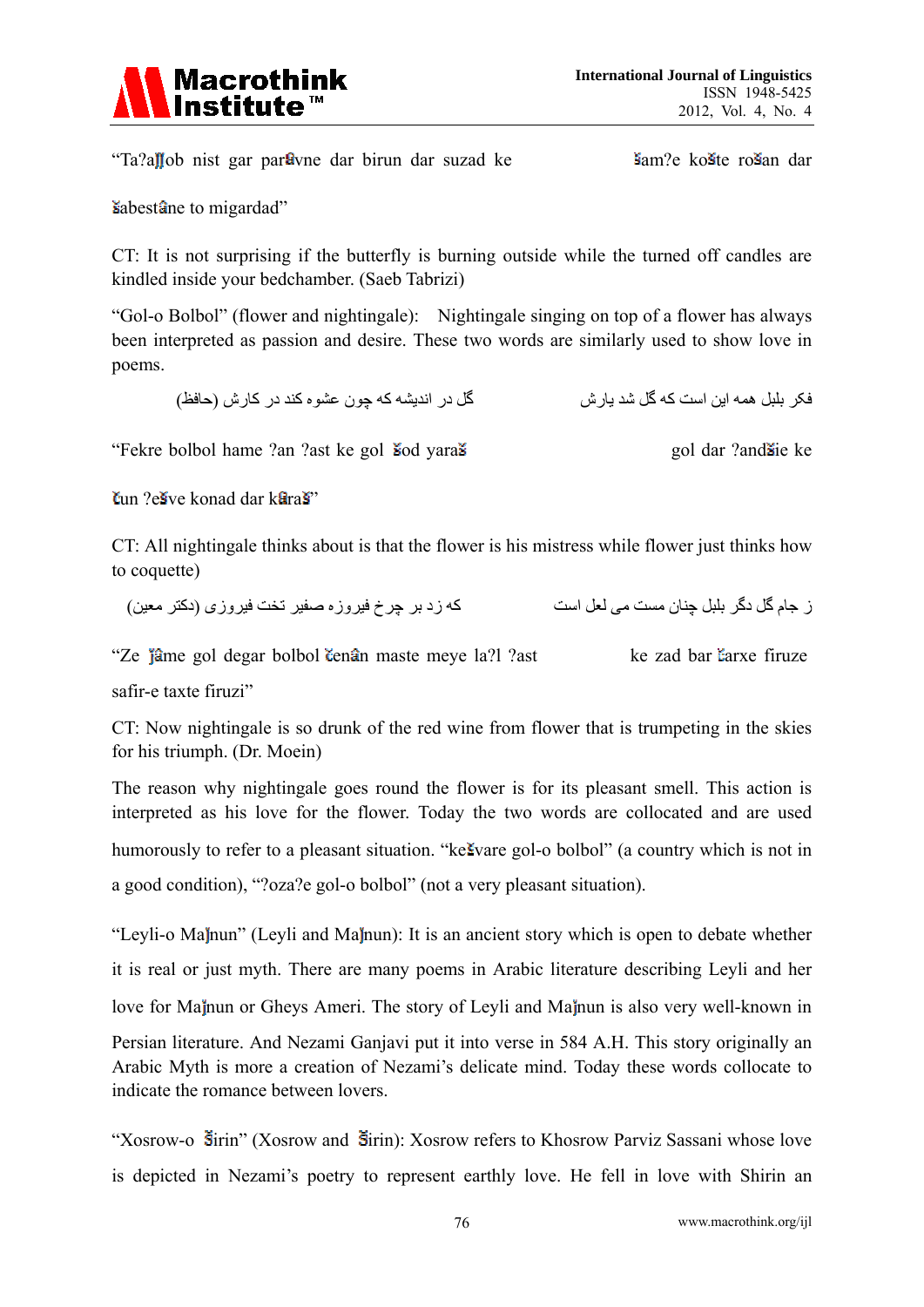

Armenian girl. These two words likewise form a collocation to refer to love and passion.

"  $\tilde{\mathbf{S}}$ irin-o Farhad" ( $\tilde{\mathbf{S}}$ irin and Farhad): Farhad was a soldier in Xosrow Parviz's army who is

also in love with Shirin, but their difference is that Xosrow reached his love but Farhad lost his love and threw himself down from the top of mountain Bistoon. Farhad, the stonemason, is a symbol for faith and pure love while Xosrow symbolizes a licentious and unfaithful man. That is why the name Shirin is more associated with Farhad than Xosrow.

# *4.3 Collocations in Quran*

"Sabr-e Ayyub" (Job's patience): Job (PBH) is one of the highly respected prophets who is known for his patience in hardship and endurance in praising God. Many lines and verses of Quran refer to his patience as his distinctive personality trait which is also noteworthy for many authors. Job's patience is so significant that now represents a proverb both in Arabic and Persian literature. Since he is known for his patience, his name is collocated with "sabr" in the combination "sabr-e Ayyub" to express someone's endless patience.

"Omr-e Nuh" (Noah's lifetime): Noah (PBH) was one of the five greatest prophets who had an exceptionally long life and this has become a proverb in Arabic and Persian literature. History and quotes and hadith indicate that he lived for about two thousand to two thousand and eight hundred years. "omr-e nuh" (Noah's life) ironically refers to a very long lifetime and today is use as a collocation which has the connotation of living a long life.

"Gan -e Qarun" (Qarun's treasure): Qarun was Moses' cousin who collected a treasure of

gold and silver objects astonishing Moses' people. It is said that Moses ask him to pay one dinar for each container of golden coins as zakat, he disobeyed and rebelled against Moses (PBH) and Moses in return cursed him and all his belongings sank into the earth. Today these two words form a collocation which refers to a person who indulges in accumulating wealth. Some poets also refer to this.

احوال گنج قارون کايام داد بر باد با غنچه باز گوييد تا زر نهان ندارد (حافظ)

"Ahv ile gan je Q arun ke ?yy am d ad bar b ad b qon e b a qon če b az gu?id

 $t \hat{a}$  zar nah $\hat{a}$ n nad $\hat{a}$ rad" (Hafiz)

CT: The circumstances of the treasure of Karun which, to the wind of destruction time gave Utter ye to the rose-bud (the miser), so that its gold, hidden, it-- have not.

گنج قارون که فرو می رود از قهر هنوز خوانده باشی که هم غيرت درويشان است (حافظ)

"Ganje Qarun ke foru miravad ?az qahr hanuz xânde basi ke ham qeyrate

 $daryi$  $\overrightarrow{a}$  ast" (Hafiz)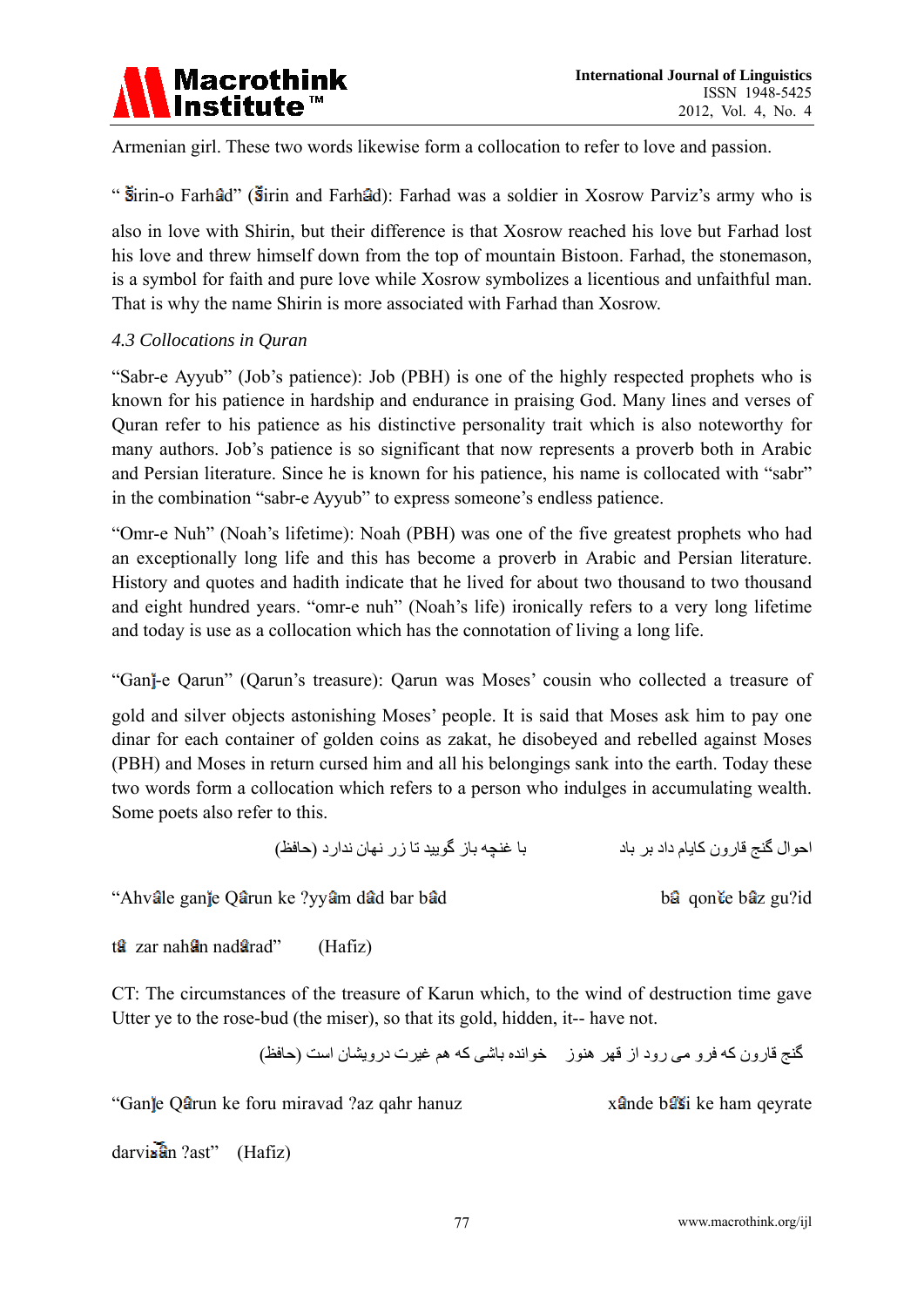

CT: Karun's treasure that, from the wrath (of Musa), yet descended (into the earth) that also, thou wilt have read, is from the wrath-- of Dervishes.

شبی کو گنج بخشی را دهد راد کلاه گنج قارون را برد باد (نظامی)

"Šabi ku ganj baxši ra dahad rad here i kolimba kola kolimba ganje

Oarun ra barad bad" (Nezami)

CT: The night when he bestows beneficence to a person, who devotes his wealth, Karun's treasure will go out of the wind)

*4.4 Lexical Collocations and Their Field of Development* 

The words in these combinations are collocated because they are used together in a particular field such as cooking, tailoring, carpentry, etc. We can refer to the words "nax-o suzan" (needle and thread) in the field of tailoring. When using thread it is inevitable to use needle and because they are used at the same time they have formed a collocation. An example in the

field of carpentry could be "mix-o čakko" (nail and hammer). In the field of cooking we can

talk about words such as "dig-o sepaye" (pot and cooker) or "Qa $\tilde{\mathbf{x}}$ oq-o  $\tilde{\mathbf{c}}$ ang $\tilde{\mathbf{a}}$ l" (spoon and fork).

Other examples could be "qalam-o davat" (quill and inkwell), "qalam-o kaqaz" (pencil and

paper), "parc-o livan" (pitcher and glass) "kard-o **c**angal" (fork and knife) which could be grouped because of the features mentioned earlier.

While these words can be used in syntagmatic collocations, they are mostly grouped in associating collocations which means hearing one of them associates the other one in the mind.

Some examples of this kind are referred to in the following paragraphs:

"Q Soq-o čang al" (spoon and fork): Stone knife was one of human's first inventions. Spoon

is also invented long ago and dates back to ancient times. "Qhashogh" has a Turkish root and is derived from the verb "ghashmogh" which means to cut and to scrub. In the past, knife and spoon were used instead of fork and spoon. When it became popular in Turkey and East Europe it was brought into use widely in other parts of the world. Since it is easy to use them

together, " $q$ asoq-o cangal" replaced " $q$ asoq-o kard"

Kot-o  $\tilde{\mathbf{S}}$ alv $\tilde{\mathbf{a}}$ r" (coat and pants/ suit): From ancient times, Iranian people believed in covering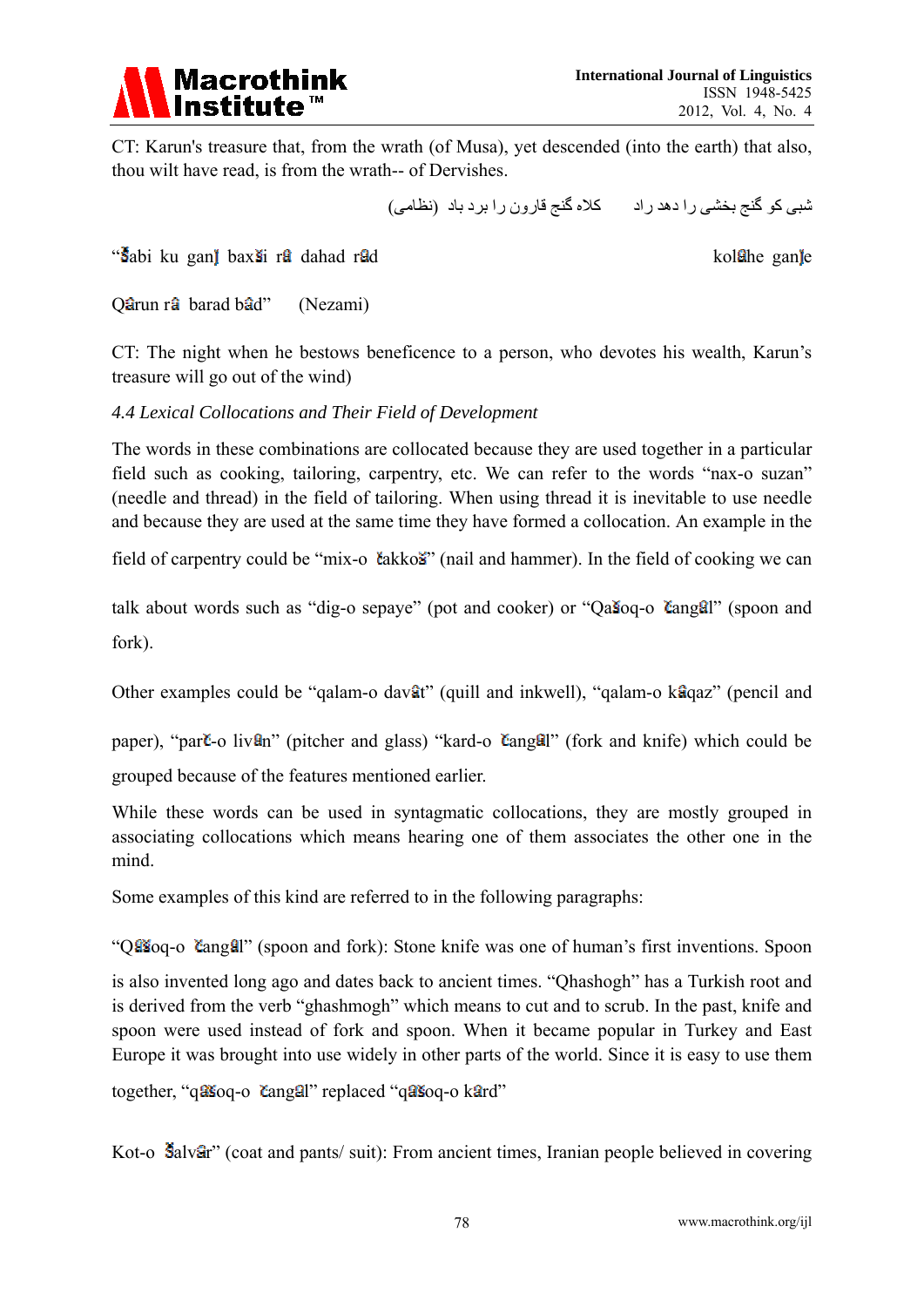

the whole body and were fully dressed. Their clothes consisted of long skirts and long-sleeved dresses which have been observed on the statues to be worn by the kings and queens of Elam. Men of high status were allowed to wear a type of dress called "kandis" which was a gift from the king. Later, "kandis" was replaced by a long coat and this was certainly the origin of the standard styles of the coat worn today by men. Because of being

used together, the two words "kot" and " salvar" formed a collation and now are used as a

single word.

### *4.5 Antonyms in Collocations*

Relation of the words can be also found between antonymic words. Their collocations often appear in a pair of words such as "garm-o sard" (hot and cold), "dur-o nazdik" (distant and

near), "si $\hat{a}$ h-o sefid" (black and white), "past-o boland" (high and low) "xord-o kal $\hat{a}$ n" (tiny

and massive). Antonymic groups of words express contradiction and cannot be used separately. To illustrate this, we can understand the notion of "nazdik" (near) by means of the word "dur" (distant) or put it another way, it is the result of feeling the heat that we can understand what cold means. It is like the existence of two poles in which the existence of one brings about the other one. These antonymic words are often united under one single notion and expressed as a single word and this relation and semantic relevance causes them to collocate. The combinations mentioned bellows are among the collocations of antonyms.

"Dar-o Nadar" (to have and to lack): It refers to all the possessions that one has. Because of

the collocational relations the word "dara" (wealthy, the one who has something) is associated with the word "nadir" (the one who lacks something) which makes them to set together.

"Beh set-o Jahannam" (the heaven and the hell): "behe it" (heaven) is used to refer to righteousness and "jahannam" (hell) is used to refer to evil things. There are also other similar combinations such as "xeyr-o  $\tilde{\mathbf{s}}$ ar" (good and evil), "vorud-o xoru" (enter and exit), "Sab-o ruz" (day and night), "si th-o sefid" (black and white), "tor s-o Sirin" (sour and sweet), "?amr-o nahy" (to order and to forbid), "did-o bazdid" (to visit) "jam?-o tafriq" (addition and subtraction). It is worth mentioning that at the present time most of these combinations are considered a single word. The directions such as "somal-o jonub" (north and south) and "Sarq-o qarb" (east and west) could be also considered in this classification.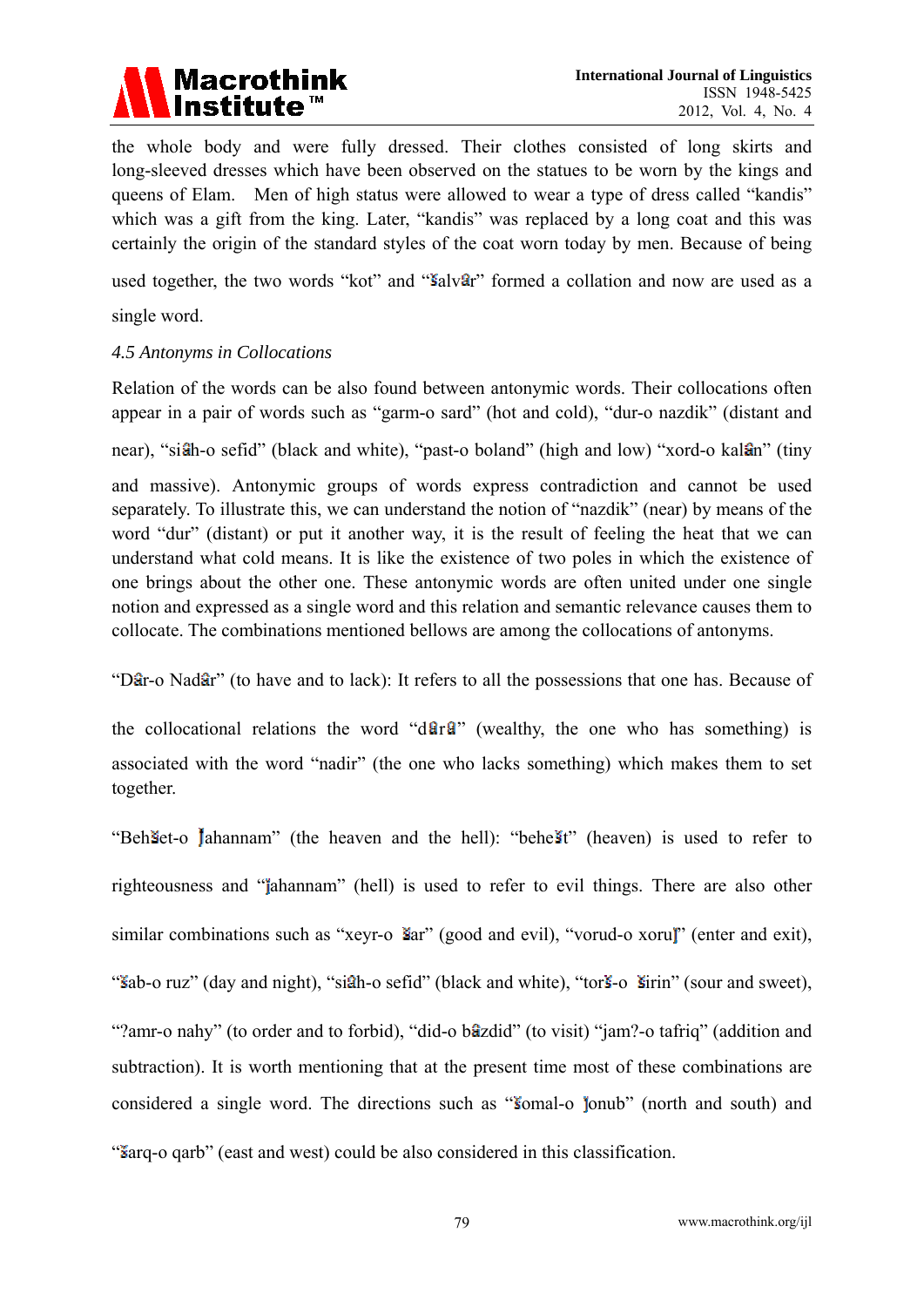

# *4.6 Synonyms in Collocations*

Synonyms with near meanings form a specific lexical group in the language system and most of the times are paired together. Examples are: "xo $\bar{s}$ -o xorsand" (happy and satisfied), "baxt-o

sa? adat" (fortune and bliss), "Sur-o ?osy an" (excitement and rebellion), "qam-o qosse" (grief

and sorrow), "naz-o ne?mat" (opulence) etc. using synonymous words is because the speaker or writer is not satisfied with using one word to transfer the meaning and therefore, brings the second word to complete the meaning of the first one so that s/he can fully express the meaning.

But, using synonyms in collocations are restricted in coming together. For example, words

such as "kal $\hat{a}$ ", "bozorg", "?azim", "kabir" are synonymous and could be grouped together

for the similarities in their meaning- all of them mean great. However, they cannot be used interchangeably. The combination "sang-e kabir" (great stone) is not correct while it is

permitted to use adjectives "kalân" and "bozorg" with the word "sang" (stone). For instance,

consider the two words "bozorg" (great) and "gond-e" (massive) in Persian language. Despite the relative synonymy between these two, in the word "delgonde" (idle) there is a collocational relation between "del" and "gonde" which does not exist between "del" and "bozorg". Hence, they cannot be used as a collocation.

Some examples of synonymy in collocations could be; "elm-o d ane "" (science and

knowledge), "?adab-o rosum" (customs), "gard-o x ak" (dust), "qam-o qoss-e" (grief and

sorrow) "naz-o ne?mat" (opulence)

#### **5. Conclusion**

According to what mentioned before, the meaning of words is the determining factor in all collocations and a word is often collocated with the words which have something in common with it. When collocating two words we should consider semantic relations of each individual word to avoid damaging the rationalization behind the criteria in making expressions.

In a lexical view, special attention is given to expressions and collocations which include common sentences, frameworks and topic sentences. We always try to consider and use collocations rather than the words. We try consciously to see things from a higher perspective instead of experiencing.

Collocations are easy to observe in which some words occur with a higher frequency in a natural context. In addition, collocation is not determined based on logic or frequency. It is a matter of taste and merely based on linguistic conventions. These conventions are different from one language to another. The more fixed the collocational relation is, the more it will be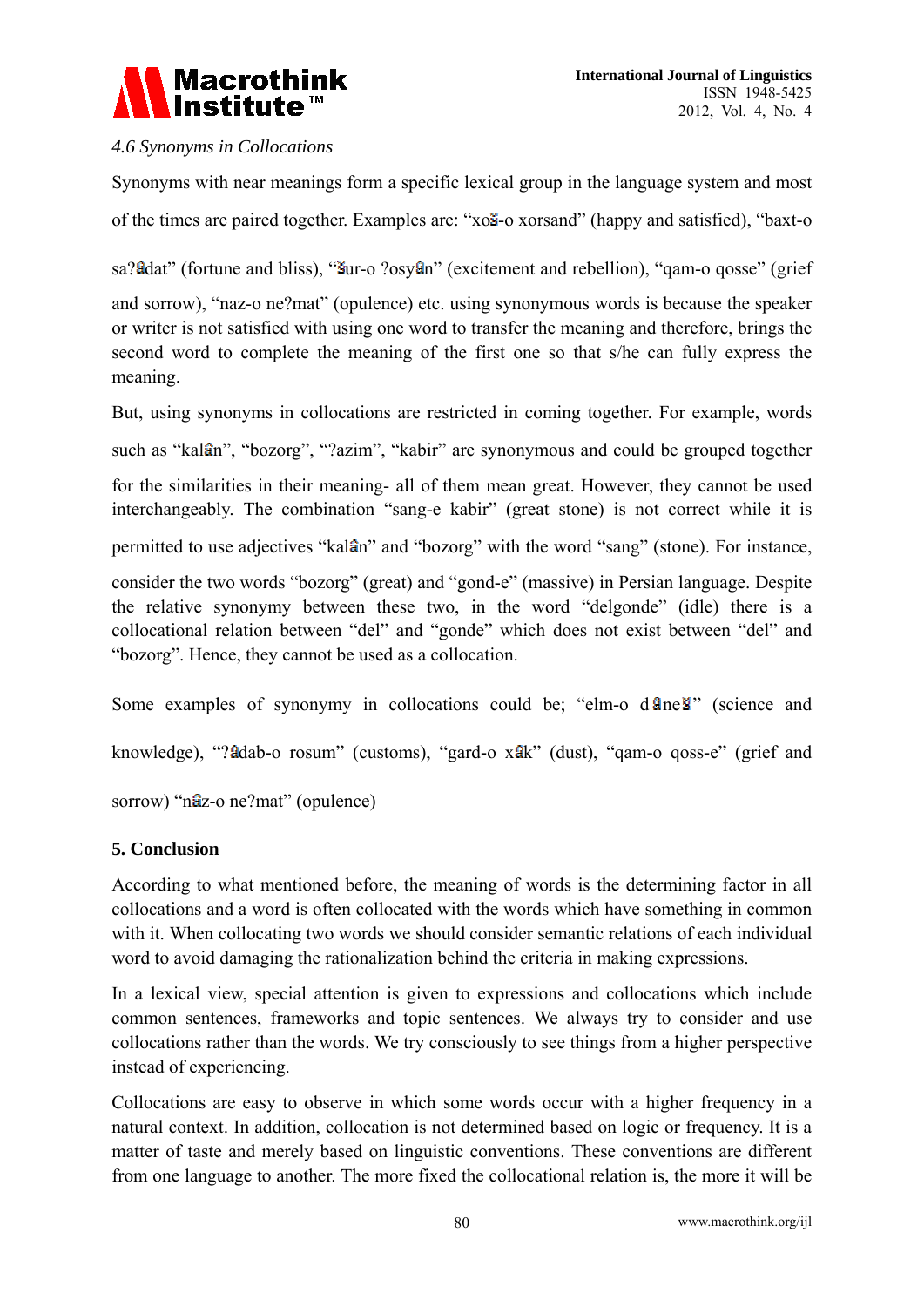

like the structure of an expression. It means that it forms a pattern which should be learned as whole not as separate parts.

It should be pointed out that there are numerous collocations of this kind and we referred to a number of them in this article. To examine all of them a comprehensive dictionary should be compiled in Persian language. Besides, in the issue of collocation there are a number of reasons for collocating words such as synonymy, antonymy, being used together, family relations and the rest some of which were examined in this research.

We can conclude that collocations have specific reasons in their creation. They may be created for cultural or historical requirements and find their way to be stabilized. These kinds of collocations have been transferred generation after generation and have become parts of every day speech in a way that it is impossible to use one of the words in the collocation without the other one.

### **Acknowledgement**

The authors would like to take this opportunity to thank the anonymous reviewers for their comments and suggestions on the final version of manuscript. Any shortcomings in this paper remain the authors' responsibility.

#### **References**

Allerton, D. J. (1984). Three four levels of co-occurrence relations. *Linguistics*, *63,* 17-40.

Benson, M. (1989). The structure of the collocation dictionary, *International Journal of Lexicography*, *2*(1), 1-14.

Cruse, D.A. (1986). *Lexical Semantics*. Cambridge: Cambridge University Press.

Firth, J.R. (1967*). Modes of Meaning*. London: Oxford University Press.

Greenbaum, S. (1974). Some verb*-*intensifier collocations in American and British English. *American Speech, 49,* 79-89.

Halliday, M.A. K., & Ruqhiya Hasan. (1992). *Cohesion in English*. London: Longman.

Hartmann, R. R. K. (1998). *Dictionary of Lexicography*. London: Rutledge.

Hoey, M. (1991). *Patterns of lexis in Text*. Oxford University Press: Oxford.

Hunston, S. (2002). *Corpora in Applied linguistics*. Cambridge: Cambridge University Press.

Lewis, M. (1993). *The lexical Approach*. Language Teaching Publications.

Lobner, Sebastian. (2002). *Understanding Semantics*. Cambridge: Cambridge University press.

Louw, B. (1993). *Contextual prosodic theory: Bringing semantic prosodies to life*. Birmingham: University of Birmingham.

Lyons, John. (1997). *Semantics*. Cambridge: Cambridge University.